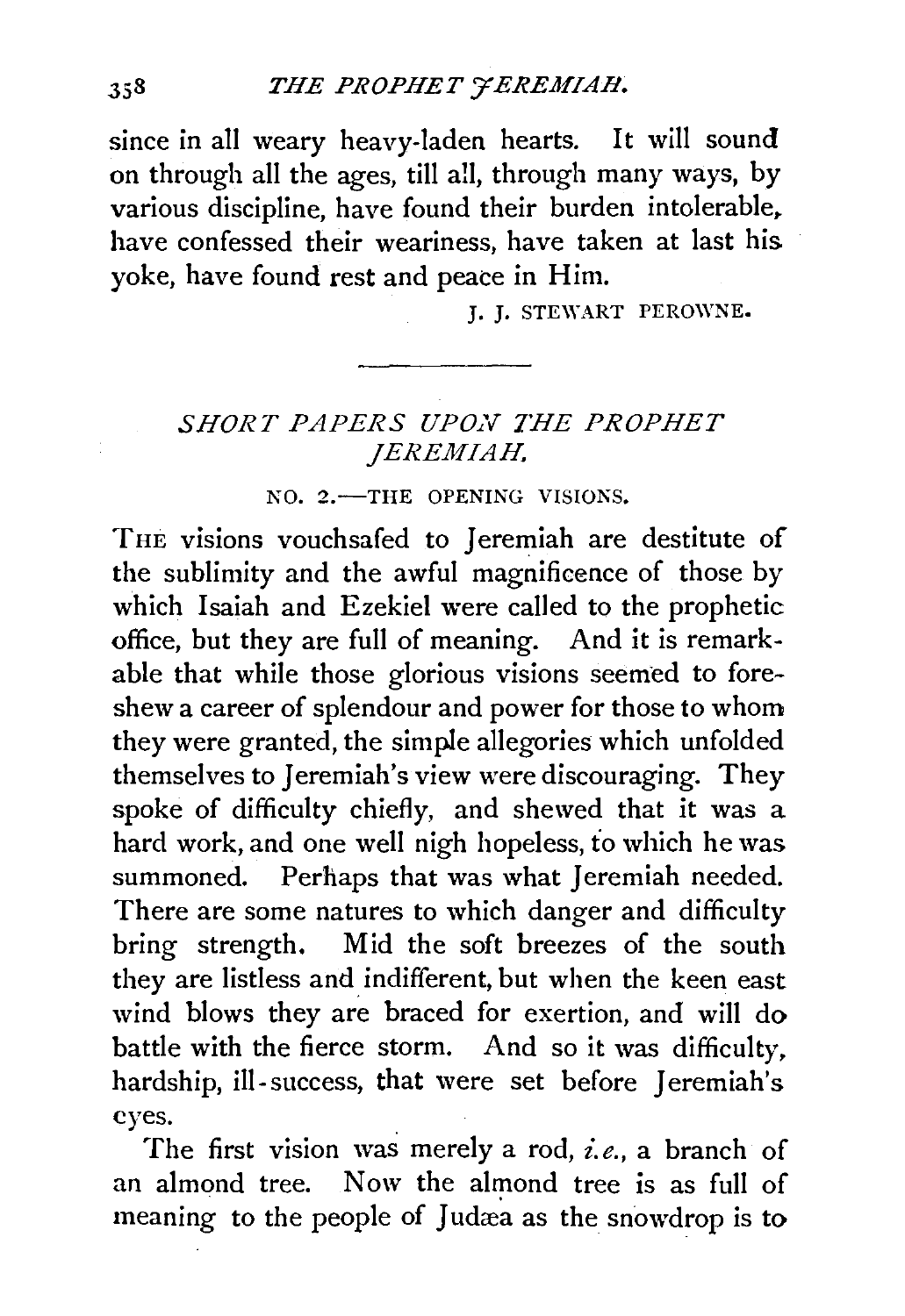us. Like the peach tree in our shrubberies  $-$  and the almond belongs to the same family of trees $-$  it puts forth its pale pink blossoms before the leaves open; and Dr. Tristram, in his " Natural History of the Bible," says that he gathered it in Bethany in full bloom in January. The leaves follow almost immediately upon the blossoms, and thus, while other trees are still wrapt in the torpor of winter, it gives the first sign of the approach of spring. It has two names in the Bible, the more common one being *Luz*, the old name for Bethel, *the almond city, but called by Jacob the house of God,* after he had seen there his dream of the ladder mounting up to heaven. The other name of the almond tree is that used here by Jeremiah, shâkêd. In our version it is taken to mean *make haste*. Jehovah asks, " What seest thou ?" Jeremiah answers, "A branch of a Shaked tree." And the Lord said, " Thou hast well seen : for I am *hastening* my word to perform it," the Hebrew for hastening being *shôkêd*. This gives a very good sense. The almond is the tree *in haste*, which cannot wait, but hurries into flower before the spring has come. But more literally the verb means *to be awake,* and so the almond is the tree awake, while other trees sleep.

And this probably is the true meaning. God was awake, and up for judgment. Long time He seems to be inactive. His purposes mature slowly. For this world is a state of probation and trial ; and were God ever to be immediate in his dealings with us, were punishments ever to follow quick upon sins, and rewards to be bestowed at once upon the righteous, pro. bation would be of little account. It is the difficulty of our probation here which gives it its value. But at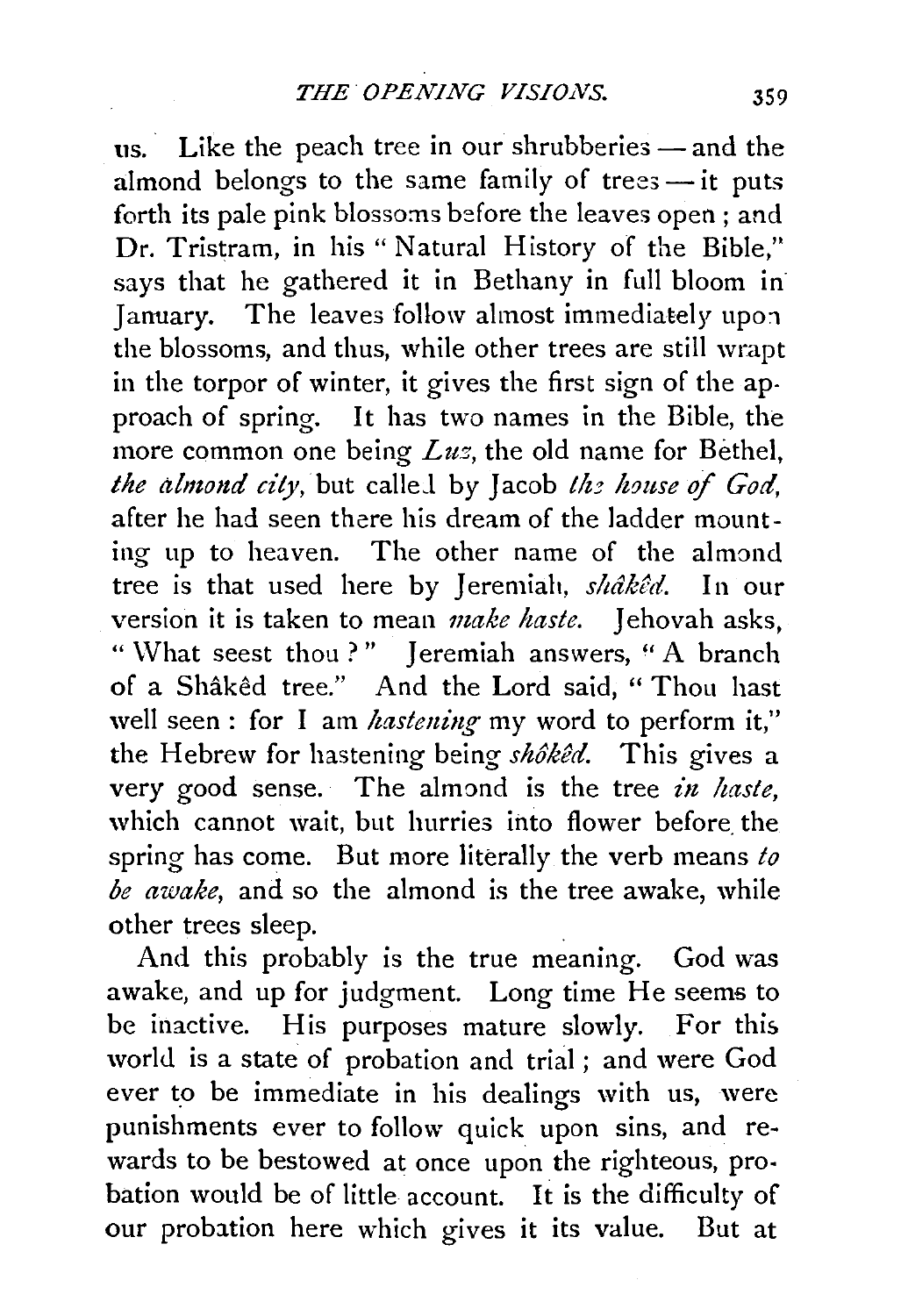length God seems to arouse Himself from this quiescent state, and events march on with startling rapidity.

So with the Jewish nation. During the fifty-five years of Manasseh's reign God had seemed to remain inactive. He permitted that king to reverse all his father's acts, and then He chastised him, and brought him to repentance. But after that the land had a long rest. Those many years were its allotted period of probation, and so we always find the reign of Manasseh spoken of as the time when Judah finally apostatized from God: for its conduct then made it a moral impossibility that it should heartily accept Josiah's reforms. Yet was the attempt made: for it was not an actual impossibility, and with God mercy is ever triumphing over justice. And so that simple almond branch told of a more eventful time coming. Judah had had its calm quiet period of probation. One more attempt to rescue it must be made under sharper and sterner circumstances. If Judah would be saved, it must rouse itself at once to repentance; for God's justice was awake, and the results of past actions would now quickly shew themselves.

But was there not also a more comforting lesson ? God wakes to reward his people as well as to punish the impenitent. And again, He wakes to perform his word, *i.e.*, to carry on his purpose of saving man. The reign of Josiah and the ministry of Jeremiah were indispensable for the salvation of the Jewish Church. \:Vithout the work of these two men, the return from the Babylonian exile would, humanly speaking, have been impossible. . The almond branch therefore spake of a watchful Providence ever ordering and controlling and directing to its appointed end the tangled maze of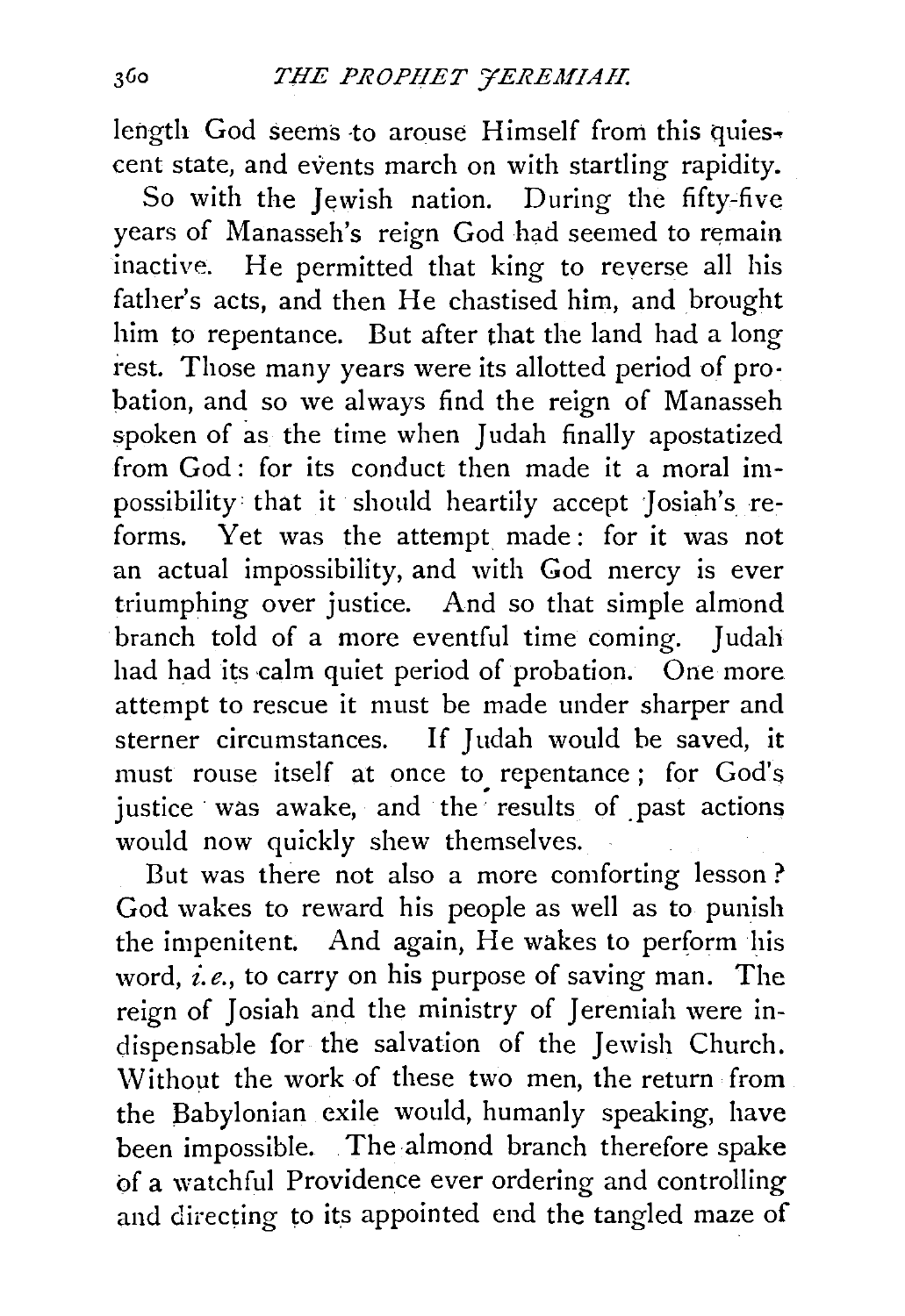cross purposes and conflicting aims which form the outward garb of human history. And Jeremiah was unfit to be a prophet till he had learnt the lesson of belief in a watchful Providence ; and he learned it by the sight of a plant. And if the name of the plant spake of watchfulness, its blossom spake of *trust*. The almond tree putting forth its tender and delicate flowers in January, our own snowdrop lifting up its pale head mid the rigours of winter, both tell the same tale. They trust in the God of nature, trust that He is about to send warm and genial weather to mature their seeds; and in April the ripe almonds may be gathered in the valley of the Jordan. And so Jeremiah must ttust in a higher power that slumbereth not; and amid. all the grief and trouble that were about to fall upon Judæa, that power would ever watch over the Church, and would order all things for the general good of man.

Jeremiah's second vision was of a more special character. God next shewed him a seething pot, *i.e.*, a caldron boiling furiously, and rapidly settling down upon the heap of blazing fuel burning beneath it, and certain soon to overturn, and pour its scalding contents upon all around.

This boiling pot was Assyria, whose history explains .the full significance of the vision. From the fourteenth year of Hezekiah, when the army of Sennacherib was destroyed by a pestilential blast, up to the end of Josiah's reign, Judæa, with one slight exception, had remained unmolested by the Assyrians. That exception had been when Esar-haddon, the son of Sennacherib, <>n his way to invade Egypt, had captured Jerusalem, and taken Manasseh prisoner. But Manasseh ·made his suhmission, and became Esar-haddon's vassal ; and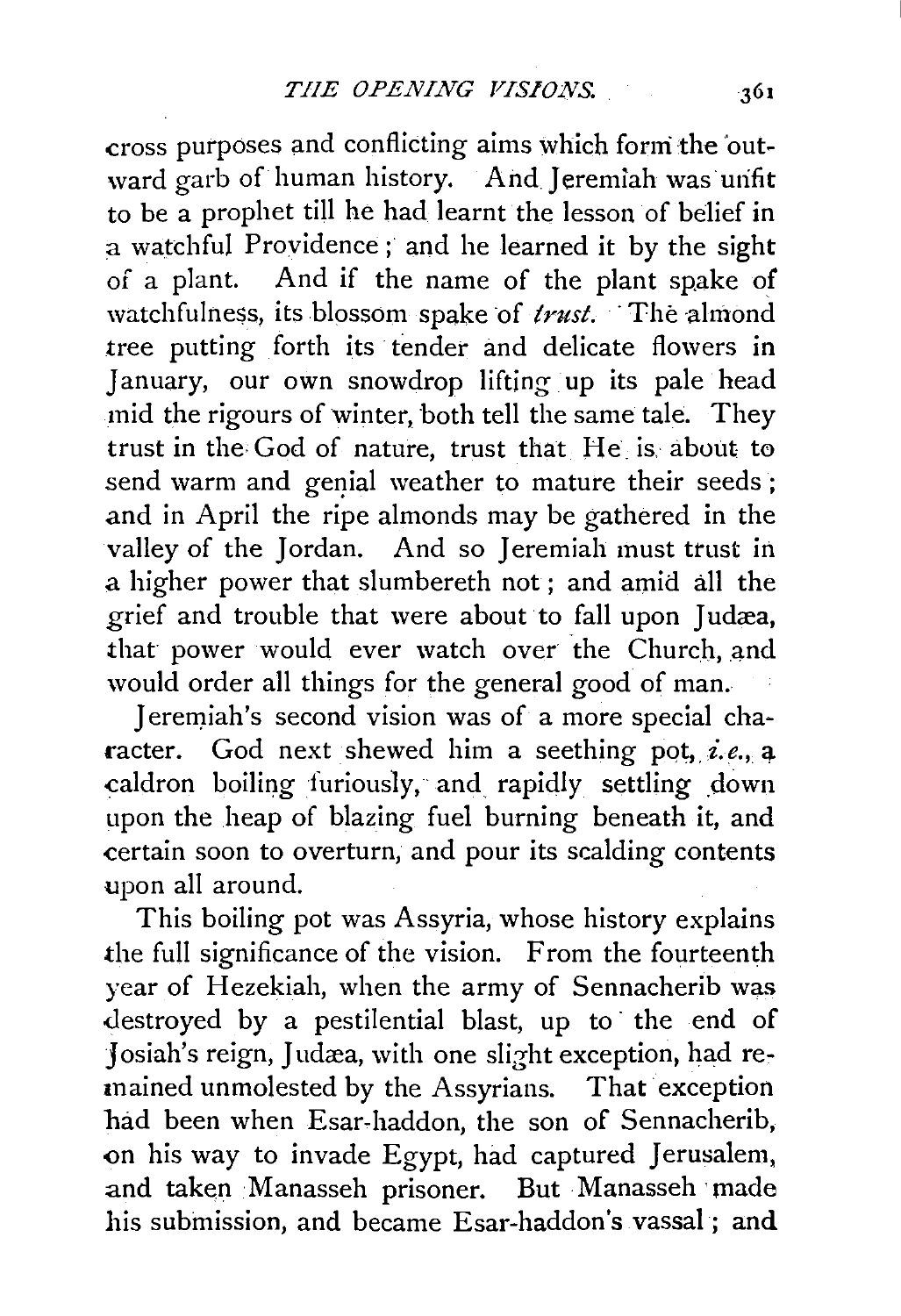during the remainder of his long reign, and the reigns of his son Amon and his grandson Josiah, the armies of Nineveh appeared no more in the land, and the people grew in numbers, and increased in wealth and power.

Now by the mysterious providence of God the histpries of Nineveh and· Babylon have been preserved to our days, buried deep beneath those vast mounds which cover the sites of the great cities which once stood upon the banks of the Tigris and Euphrates. Excavations have been made there, and the palaces of Sennacherib and Esar-haddon and Sargon and of other monarchs have been laid open, and their libraries found, full of historical memorials written in a very beautiful character, formed by the arrangement of arrow-heads in various shapes. Now if their books had been written like ours, on paper, or even like those of the Greeks and Romans, on skins, they would have perished ; for they have lain beneath the ground for two thousand years. But the Assyrians either carved their records in stone, or stamped them on clay and burned them. The former was the primitive method of writing. " Oh," says Job, "that my words were graven with an iron pen *(i.e.,* a chisel), and filled up with lead, that they might last for ever" (Chap. xix. 24). So the ten commandments were inscribed on tables of stone, while for less permanent memorials plaster sufficed (Deut. xxvii. 4; Joshua viii. 32). The printing, however, of inscriptions on cylinders of clay, and then burning them, to make them imperishable, was peculiar to the Assyrians, and they carried it on to so great an extent that thousands of these clay books are laid up in the British Museum, and in the libraries of other European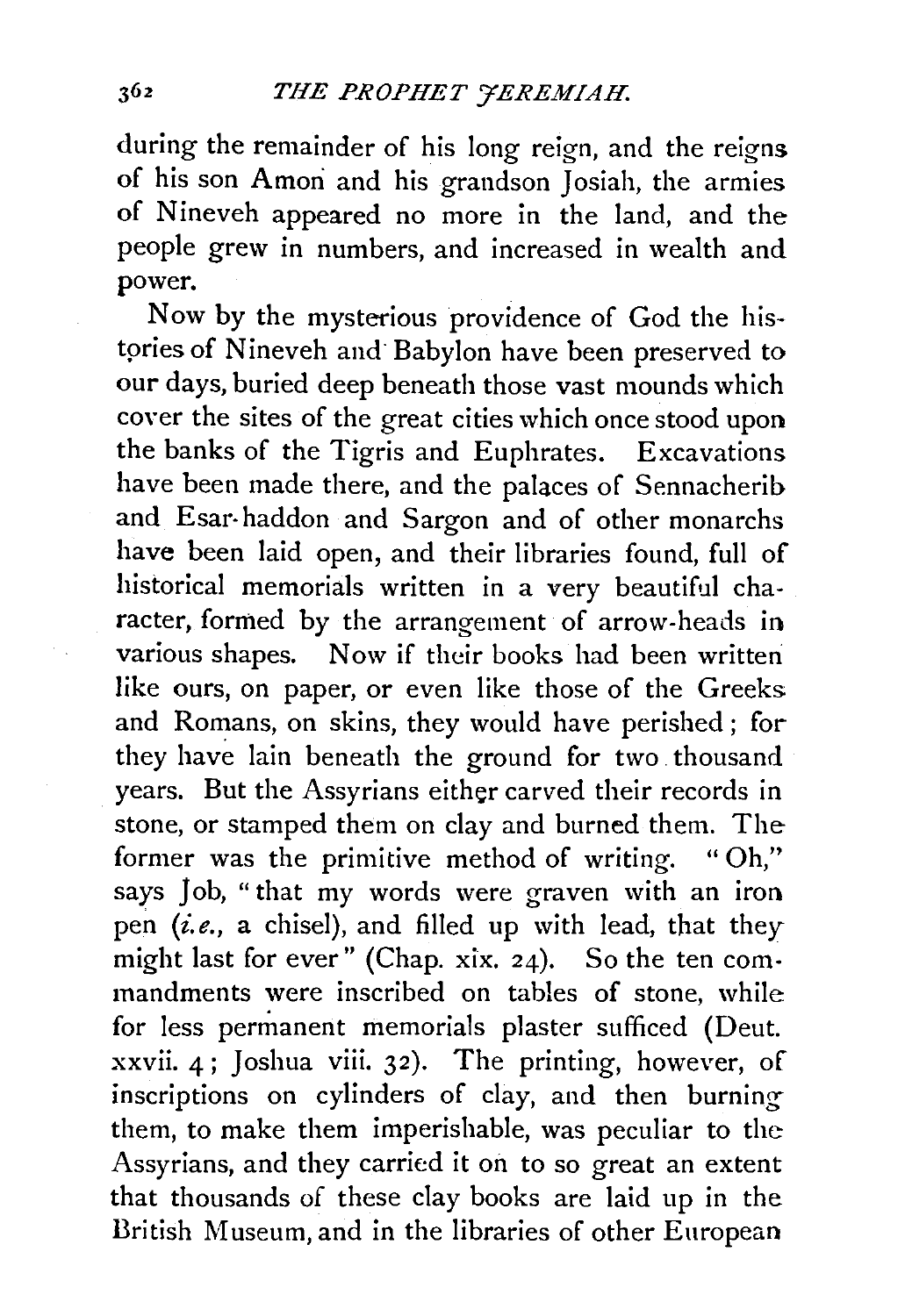states, and everywhere learned men have set themselves to decipher the contents.

At first this was no easy task, for the very letters were unknown ; but they were at length made out by the help of an inscription carved upon a rock in Dehistun, which it was happily conjectured might be one of those put up by Darius in various parts of his dominions, and of which the contents were pretty well known. As it consisted chiefly of a catalogue of the names of the countries over which Darius ruled, most of the letters of the. alphabet were settled by its aid, and by slow degrees the knowledge of the language has grown, until now in London there are classes for studying the old Assyrian or Accadian tongue. A dictionary has been published, grammars are in progress, and the translation of these old writings is a matter, with occasional difficulties, as trustworthy as of inscriptions in Greek.

It is with no common interest that Biblical students watch the deciphering of these books of burnt clay, for they give us an accurate knowledge of nations whose history was interwoven with that of the Jews. As the Bible is the oldest book in the world, so too do these printed bricks carry us back to very ancient times. A most curious Babylonian tradition, embodying a legend of the Flood, was deciphered and published by the late Mr. G. Smith, a gentleman whose loss is most severely felt by all who take an interest in Assyrian literature. But the most valuable portion of their contents is the contemporaneous history they give us of kings like Sennacherib and Nebuchadnezzar, of whom before we knew little except what is contained in the Bible. Now we have long records of them, presenting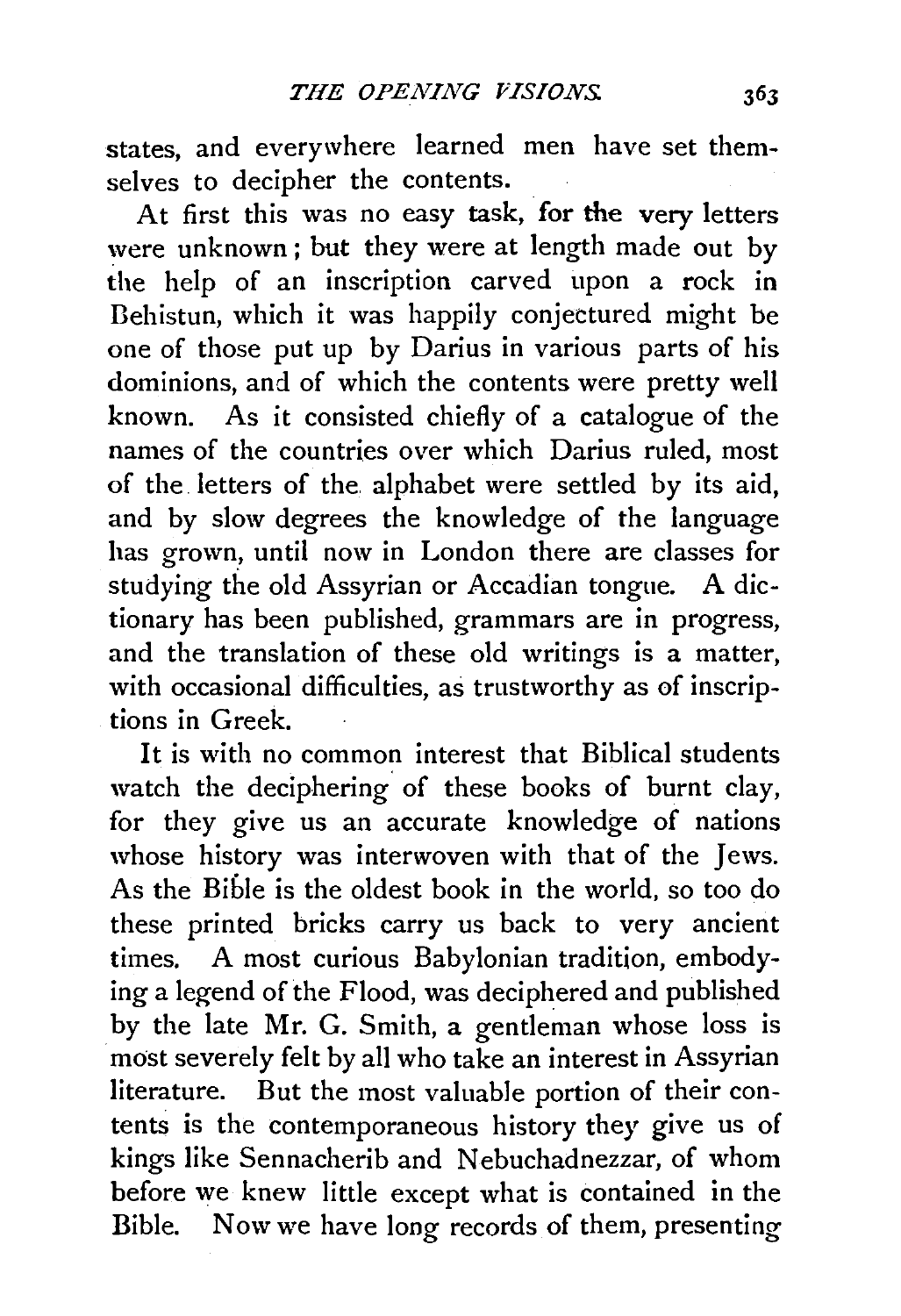their acts and· characters to us from an Assyrian point of view. So full often are these narratives, that the his tory, for instance, of Merodach-baladan, whose name is mentioned in Isaiah xxxix. as having sent an embassy to King :Hezekiah, occupies no less than fifty pages of moderately close type in Lenormant's" Premieres Civilizations," published at Paris in 18 *7* 4·

Now in these records we find that Nineveh and Babylon were rivals, and that while Babylon was the older arid nobler of the two cities, yet that Nineveh long oppressed it, and held it in subjection. And what gave Judæa so long a respite after the destruction of Sennacherib's army was the growing turbulence of Babylon. First Merodach-baladan, and after his death his sons, in alliance with the kings of Elam, were in constant revolt against Nineveh. To keep Babylon in subjection, Esar-haddon was compelled to take up his residence there, and though a determined and warlike king, his unruly subjects gave him so much trouble at home that his neighbours had peace. At his death his son, Assur-bani-pal, went back to Nineveh, and though he made many great wars, yet he could not prevent the upgrowth near him of the new empire of the Medes, destined in course of time to swallow up both Nineveh and Babylon. And so now we can see the full significance of that boiling caldron of perpetual war. For in Mesopotamia there was a fierce struggle. Constant revolts of Babylon, constant battles with Elam, a never-ending contest with the Medes, kept the kings of Nineveh too busy for them to make expeditions against Judæa. After all, its importance politically consisted in its being on the route to Egypt; and after Esar-haddon's breaking up of that country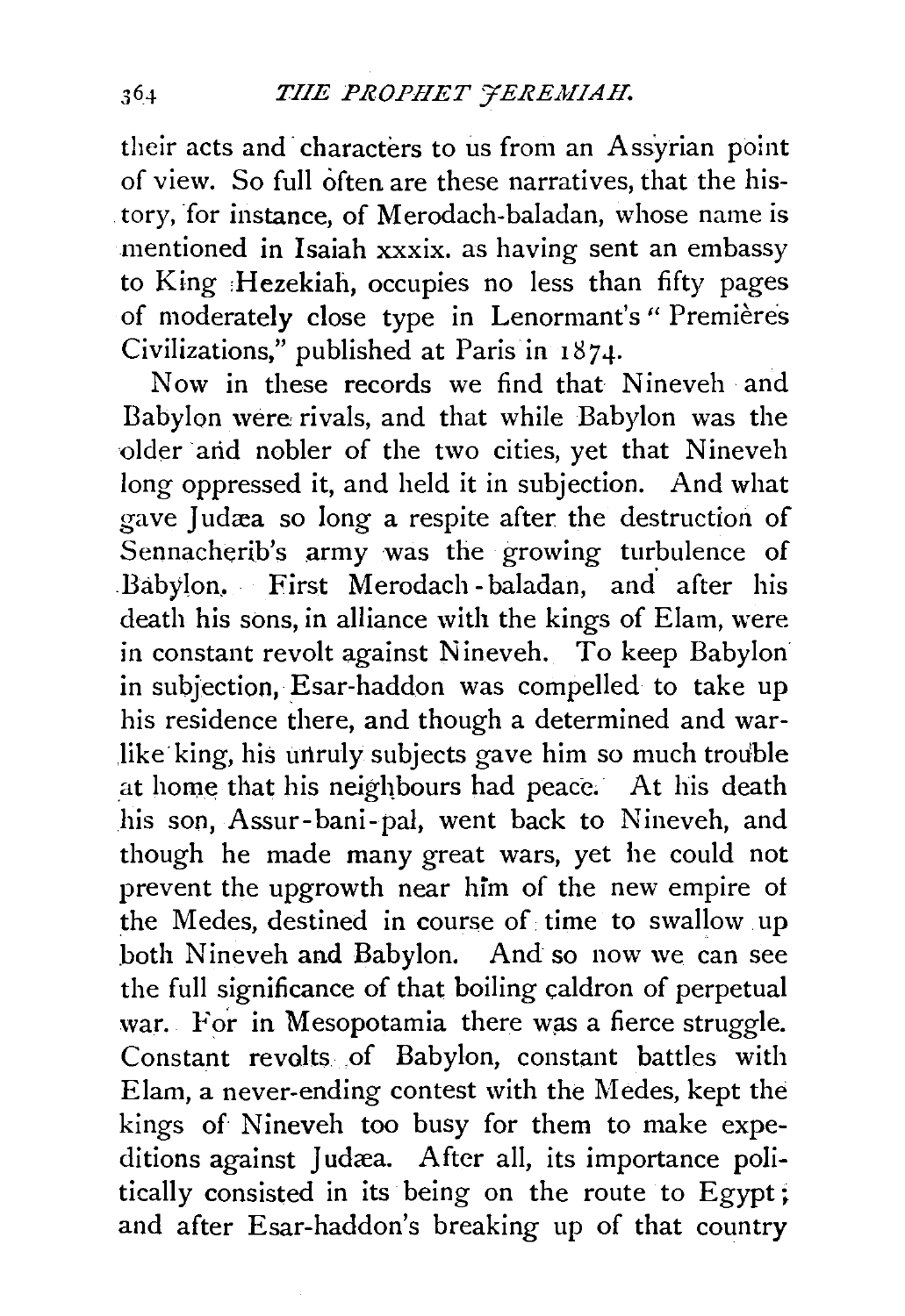into little states, it too became quiet enough, and lay outside the circle of Assyrian interests. But on the Tigris the strife daily grew more intense, till at last, just towards the end of Josiah's reign, Nineveh fell. Some years before, Babylon had won for itself. independence under the rule of one of its nobles, Nabopolassar, the father of Nebuchadnezzar. But independence was not enough. The hate engendered by long years of subjection could be satiated only by Nineveh's ruin; and so, making an alliance with the Medes, Nabopolassar captured the rival city in the very way described by Nahum. That prophet had foretold that "with an· overflowing flood Jehovah would make an end of it" (Chap. i. 8), and that" the gates of the rivers should be opened, and the palace be dissolved" (Chap. ii. 6). Now Nineveh was situated at a point where two other rivers pour their waters into the Tigris. During the siege a great flood happened, which burst open the defences erected to prevent an enemy. entering the city by boats, and which Nahum calls "the gates of the rivers." It also undermined the wall of the royal palace upon the river's bank, built, as was the custom,. of bricks dried only in the sun, and which when longsoaked in water lost all their consistency. And so the. Medes and Babylonians entered and captured the city, which otherwise might for many years have withstood their arms.

It was this decline of the power of Nineveh which led to the expedition of Pharaoh-nechoh, in opposing whom Josiah lost his life. Esar-haddon had divided Egypt into. twelve little states, which spent their strength in making war upon one another. But when, by the aid of Greek mercenaries, Psammetichus had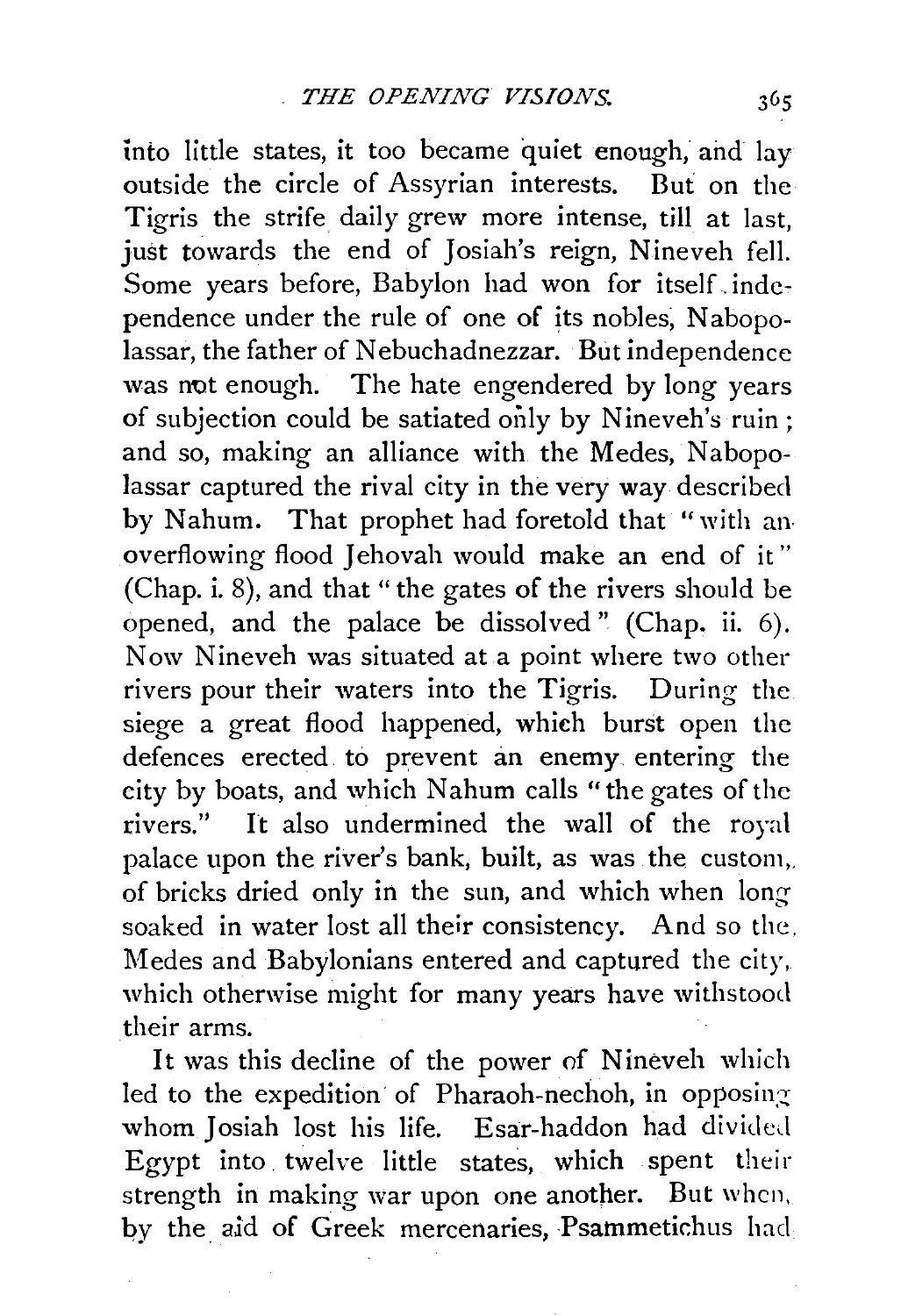welded them once again together, Egypt returned to its old ambition, and the time seemed favourable for that struggle with Assyria which was, they hoped, to give to the inhabitants of the Nile valley the empire of the world. Pharaoh-nechoh, no doubt, knew of the siege of Nineveh, and expected that the great Mesopotamian powers would there exhaust their strength, and leave him an easy victor. He collected, therefore, a large fleet, and landing his troops in the bay of Acre, commenced the conquest of the regions which lay on the western side of the Euphrates. For some reason or other, after the defeat of Josiah he returned to Egypt, possibly to recruit his army after the battle of Megiddo. Meanwhile Nineveh fell, and Nebuchadnezzar began to display that extraordinary military skill which raised Babylon to such vast power, but a power as transient as it was overwhelming. With Nebuchadnezzar it rose: its decline followed at once upon his death. But now he was in the first flush of success, and when Nechoh renewed the attempt four years afterwards, he was utterly defeated by Nebuchadnezzar at Carchemish, and yielded to the Chaldees the empire of the East.

Such, then, was the period described in the vision as the seething caldron. In the plains of Mesopotamia four great powers were struggling for empire-the Medes, the Elamites, the Assyrians of Nineveh, and the Chaldæans of Babylon. And this caldron, as the words are rightly translated in the margin, had its face turned away from the north, and looked towards the south, *i.e.*, towards Judæa. It was settling down: the fierce elements which caused so great an uproar were being consumed, but unevenly Victory was inclining to the Chaldæan side, and if it prevailed, the raging forces

366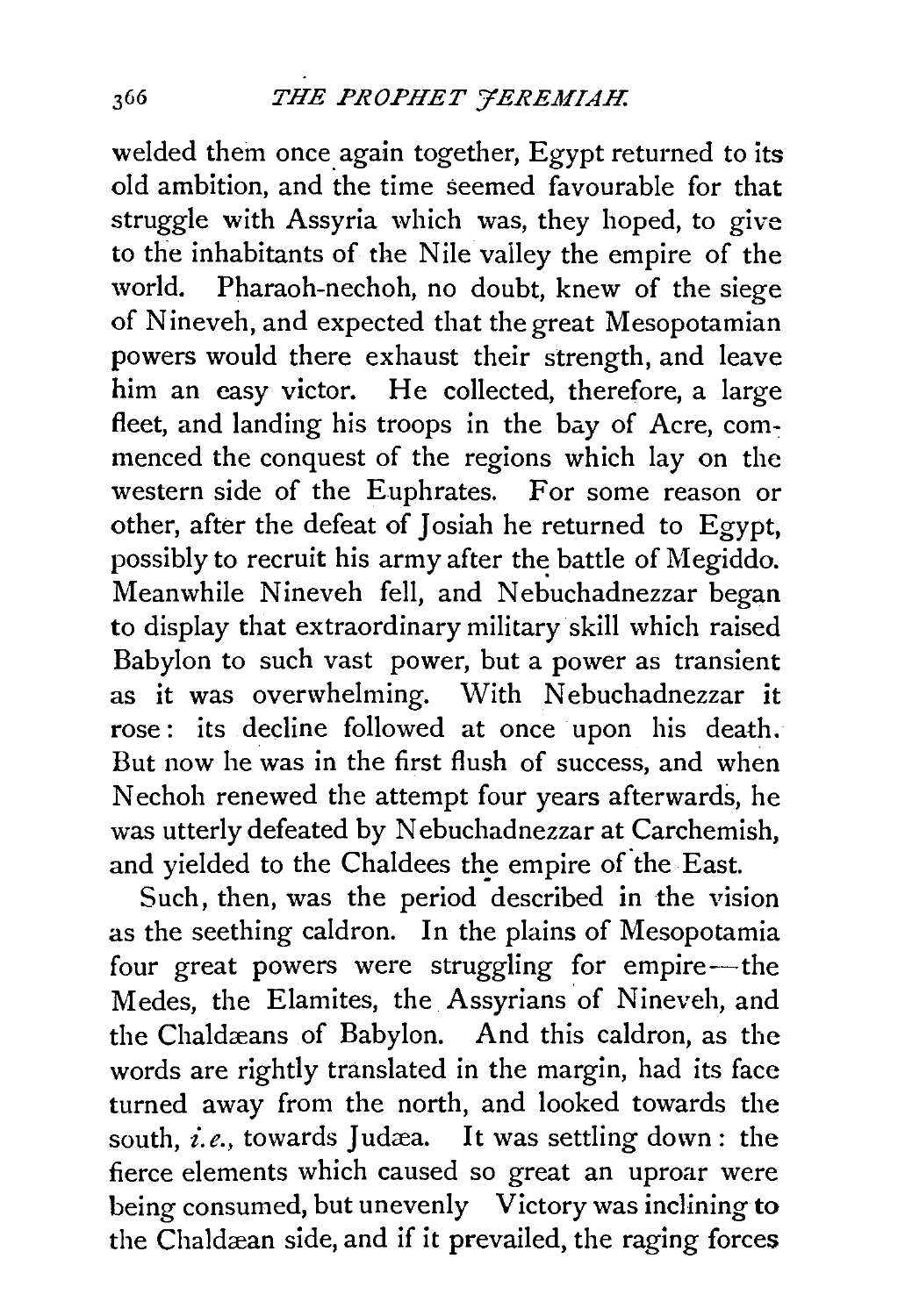whose violence had been confined to Mesopotamia would quickly be poured over Judæa, like the scalding contents of an overturned furnace.

And such was the result. Babylon first destroyed Nineveh, and that so completely, that that great city, peopled by half a million inhabitants, absolutely ceased to exist. Never, elsewhere, was so vast a town brought to such utter ruin. And Nebuchadnezzar treated Judæa in a similar way. For seventy years it lay in entire desolation. He brought no settlers from elsewhere to fill the place of those whom he had swept away, as the. Assyrians had planted colonies in Samaria. He left a void and empty region, and the land kept her Sabbaths, which the unrighteous people had neglected to observe.

Such was the outlook into the future when *Jeremiah* was called to the prophetic office. The justice of God was awake for chastisement, and the kingdoms of the north were about to set their thrones solemnly round about Jerusalem, to try her cause and punish her guilt. And now, therefore, we can see the significance of the words spoken to the prophet. He was to be made "a defenced city, and an iron pillar, and brazen walls." These things are valueless except in a bitter war carried on remorselessly to the very end. God makes nothing in .vain, and this iron strength was given to the prophet because he would need it all. It was no pleasant prospect to be made thus a besieged city, needing ramparts of iron and brass, to protect it from the violence of the onslaught. Yet Jeremiah hesitated not. He would be this one strong fortress, to make the last resistance in Jehovah's cause to the powers Qf sin.

We shall hereafter see how Jeremiah discharged the